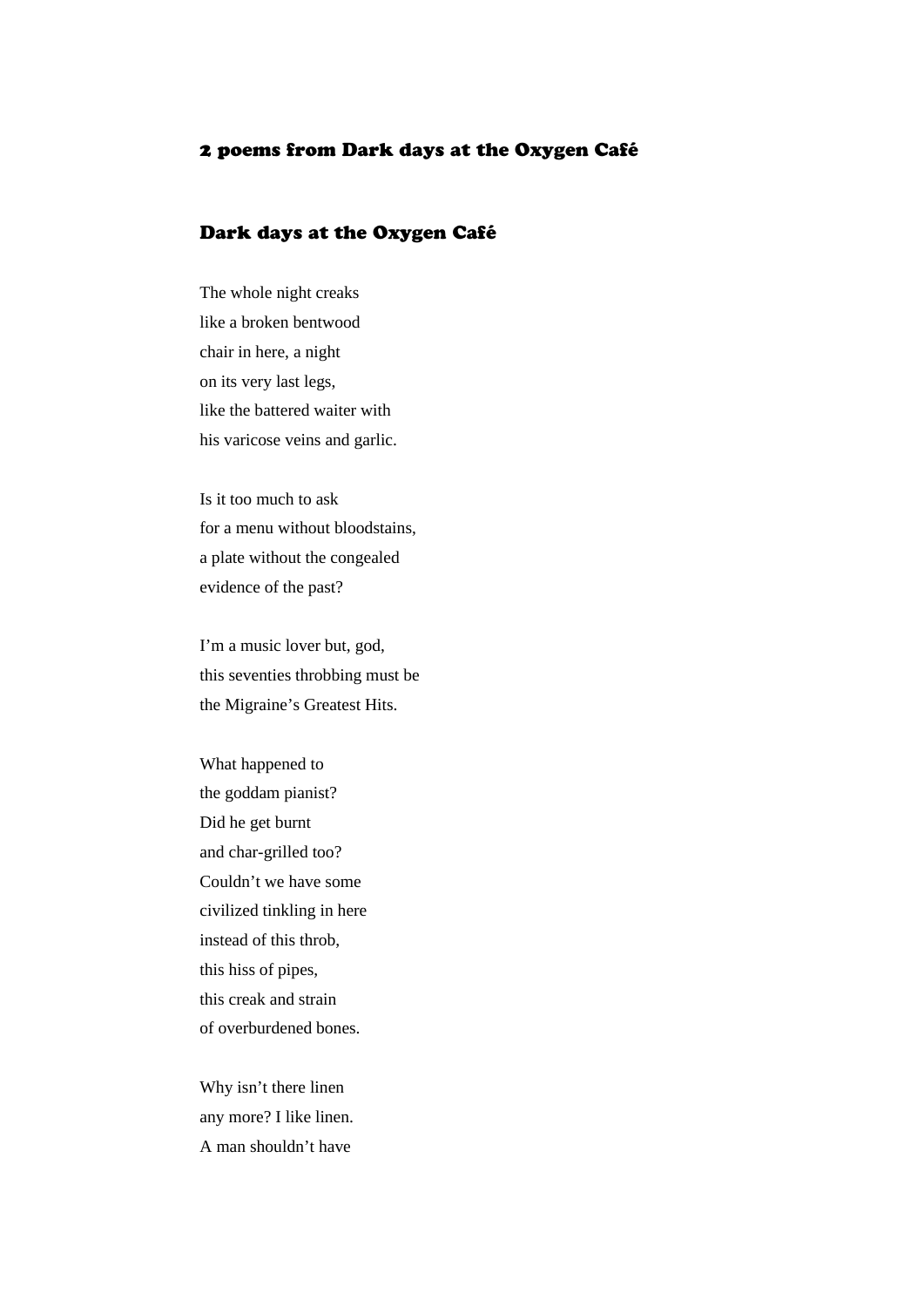to live in a world of Kleenex. We ought to invade that goddam country where the linen comes from.

And it's cold in here. Why is it so cold when it used to be warm?

And whatever happened to gingham – red gingham? It'd be on the table, the waitress's heart apron, like a warm cheerful laugh. God, I loved that stuff.

First published in *Main Street Rag* (USA, 2007)

## Laika

Come to my room at midnight and bring your dancing shoes

and we will keep the cosmos company for several lovely hours.

There is melody in the gramophone and music in the spheres

and French doors to my balcony which is small, but full of stars.